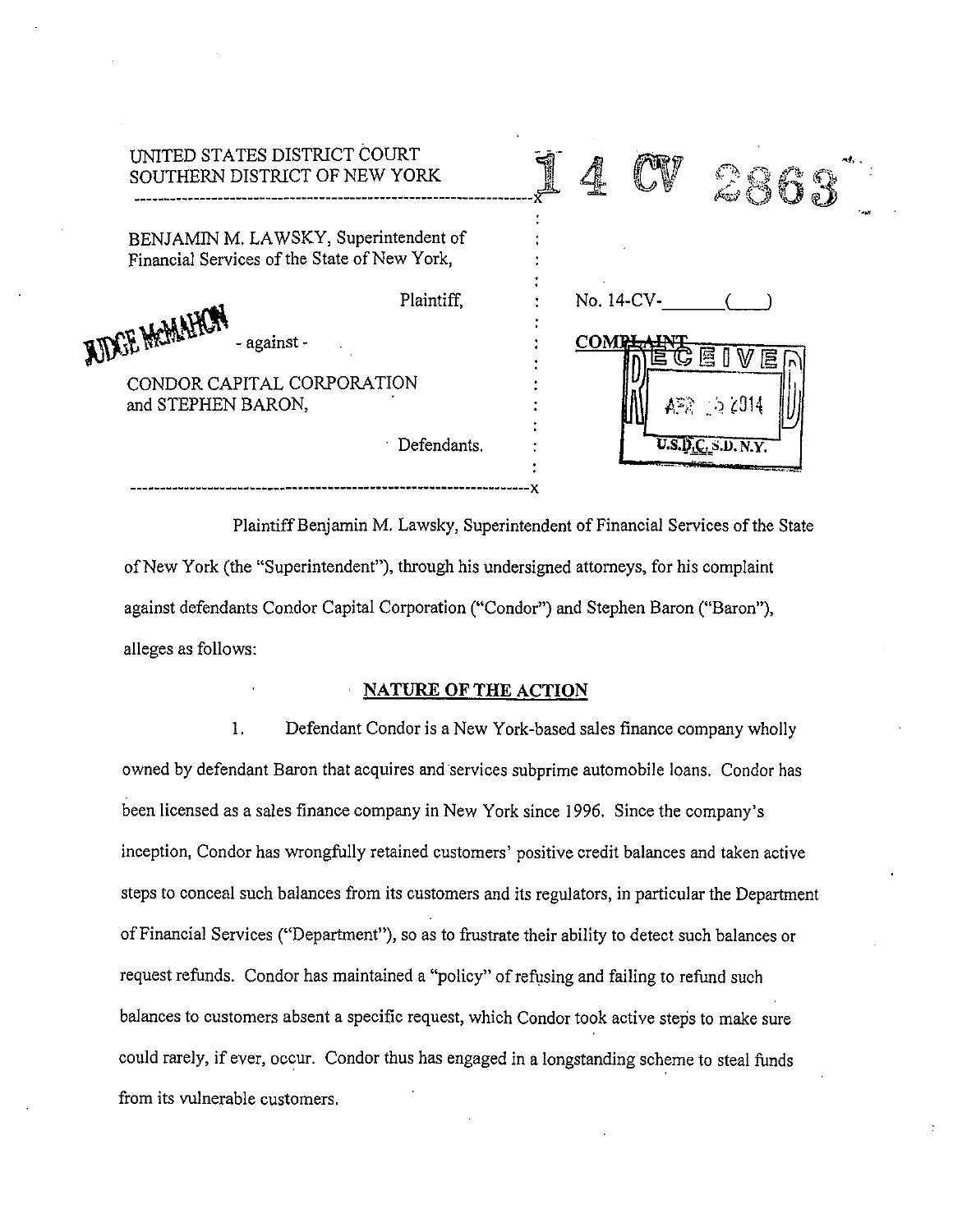these balances from customers, Condor has deceptively programmed its customer-facing web positive credit balances by submitting to the New York State Comptroller's Office false and misleading "negative" unclaimed property reports (and, more recently, no reports at all), all of Condor has maintained a practice of failing to refund such balances absent a specific request 2. Condor's customers may have positive credit balances on their accounts because of insurance payoffs, overpayments, trade-ins, and other reasons. In order to conceal portal to shut down a customer's access to his or her loan account once the loan has been paid off, even if there is a positive credit balance due and owing to the customer. As a result, customers cannot detect that Condor owes them money. Condor also has hidden the existence of which represented under penalty of perjury that Condor had no unrefunded customer credit balances – again, frustrating customers' ability to detect that Condor owes them money. In addition to these steps to conceal the existence of positive credit balances from customers, from a customer.

 offices. Condor also has failed – despite repeated directives from the Department – to adopt 3. Condor also has endangered the security of its customers' personally identifiable information, placing them at serious risk of identity theft and other serious consequences. Among other information-security lapses, the Department's examiners found stacks of hundreds of hard-copy customer loan files lying around the common areas of Condor's basic policies, procedures, and controls to ensure that its information technology systems – and the customer data they contain – are secure.

4. Simply put, Condor cannot be trusted to service its customers' loans or handle their funds and data in a safe and lawful manner.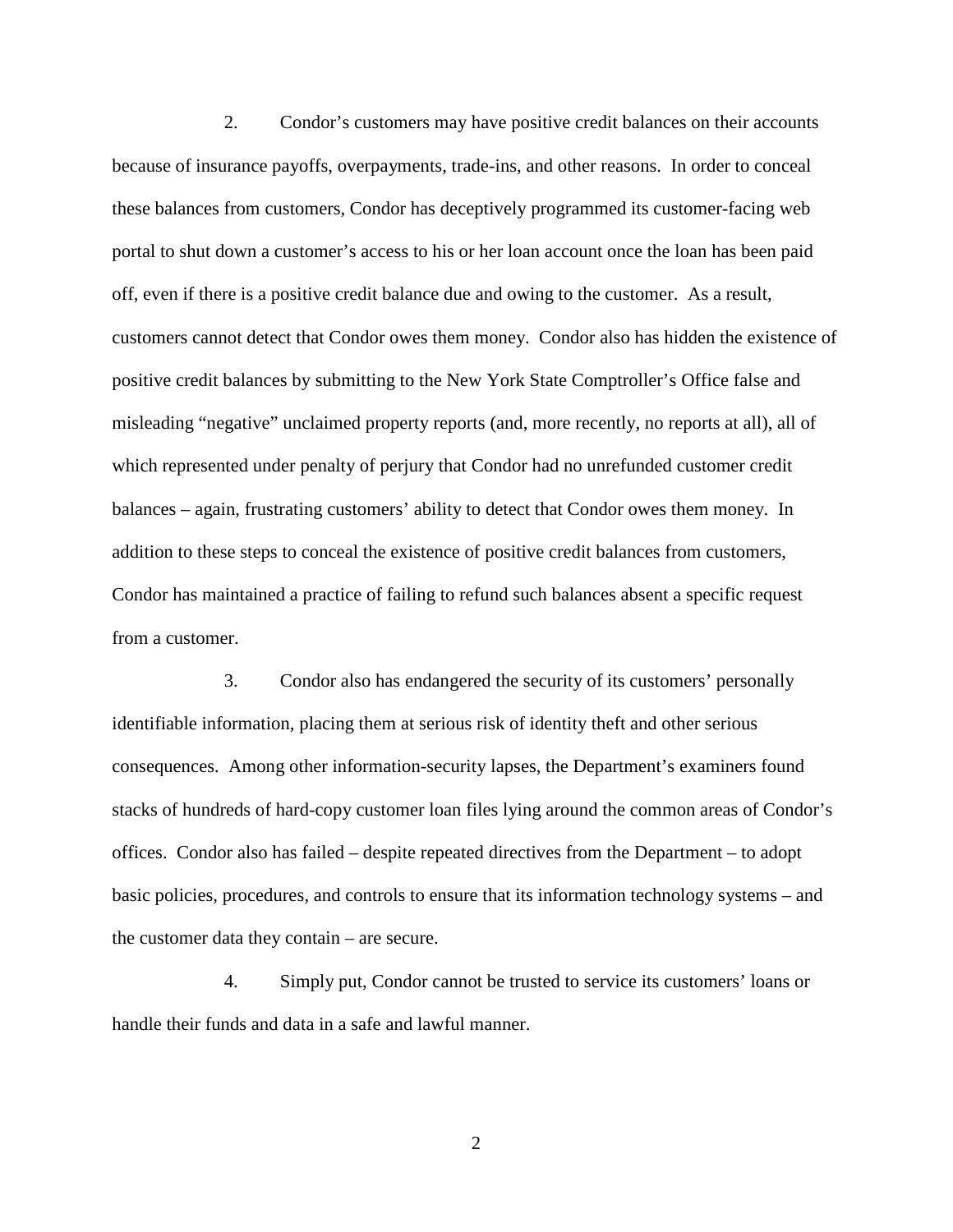and 408 of the New York Financial Services Law, and Section 499 of the New York Banking Law to enjoin and remedy Condor's admitted, systematic, knowing and abusive theft of funds 5. The Superintendent brings this action pursuant to Section  $1042(a)(1)$  of the Dodd-Frank Wall Street Reform and Consumer Protection Act ("Dodd-Frank"), Sections 309 from customers and Condor's unfair, deceptive and abusive treatment of its customers' personally identifiable information, and to prevent further harm to customers in New York State and more than two dozen other states across the country. The Superintendent further seeks the appointment of a receiver to halt, investigate, and remedy the egregious mismanagement of Condor, which has led to, and enabled the concealment of, Condor's theft of millions of dollars from customers and the egregious security risk to its customers' personal and financial information.

#### **PARTIES**

6. Plaintiff is the Superintendent of Financial Services of the State of New York and the successor to the Superintendent of Banks of the State of New York.<sup>1</sup> Plaintiff maintains his principal office in the City, County, and State of New York at One State Street, New York, New York 10004.

 11788. On September 23, 1996, Condor was granted a license by the Superintendent of Banks of 7. Defendant Condor is a corporation formed under the laws of the State of New York with its principal place of business at 165 Oser Avenue, Hauppauge, New York the State of New York to engage in business as a licensed sales finance company pursuant to

 $\overline{a}$ 

 Banking Department and the New York State Insurance Department into a new agency, effective <sup>1</sup> The Department was created by transferring the functions of the New York State October 3, 2011.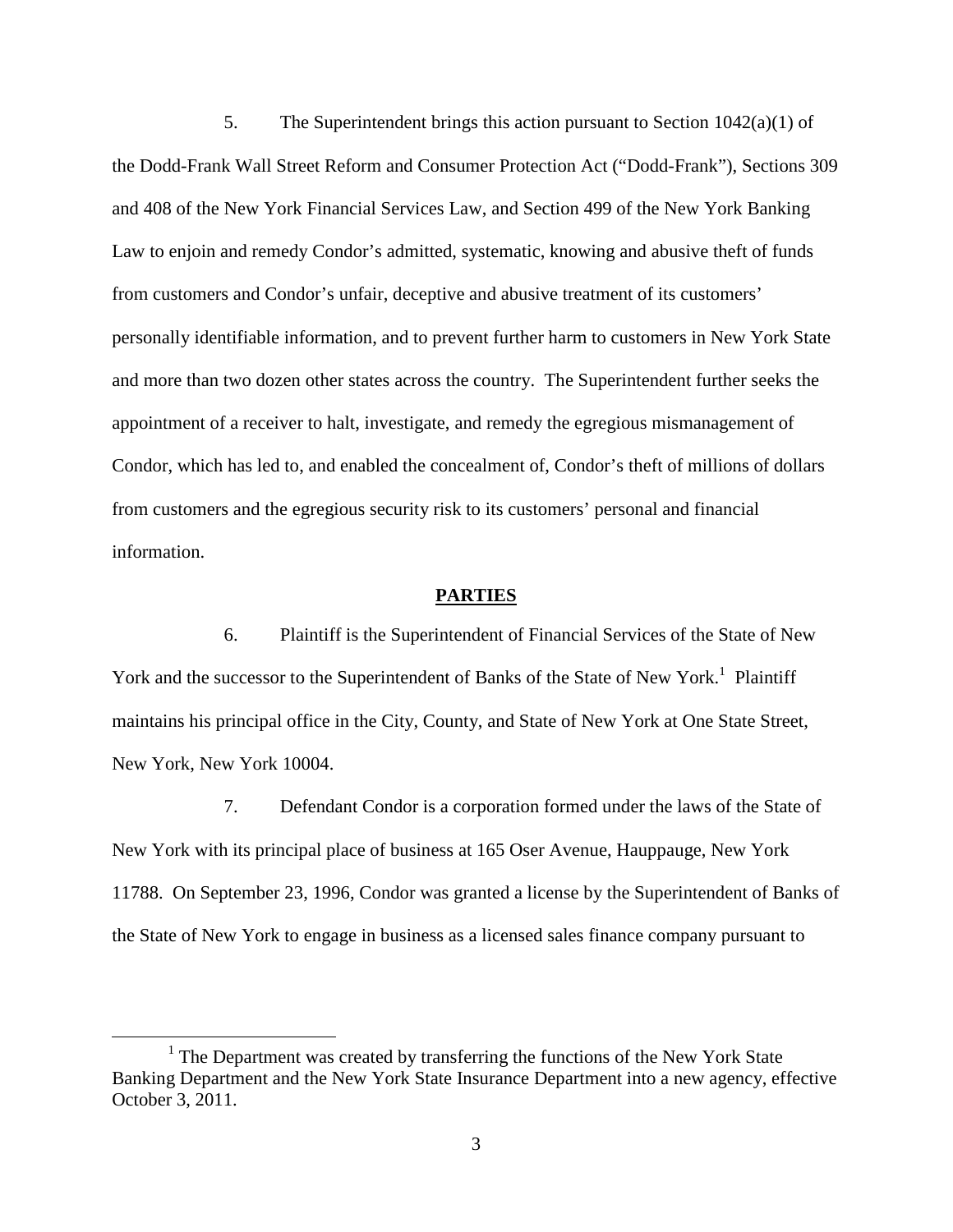Article XI-B of the New York Banking Law. Condor operates in more than two dozen other states in addition to New York, which is the company's domiciliary regulator.

8. Defendant Stephen Baron is the chief executive officer and sole owner of Condor. During the relevant time frame, defendant Baron has been and/or continues to be responsible for Condor's overall management and operations including, among other things, the formulation and implementation of policies with respect consumer financial products serviced by Condor.

### **JURISDICTION AND VENUE**

9. This Court has personal jurisdiction over defendant Condor, because it is incorporated, located, headquartered, and licensed in the State of New York.

 resident of the State of New York and he committed the acts complained of herein in the State of 10. This Court has personal jurisdiction over defendant Baron, because he is a New York.

11. This Court has subject matter jurisdiction pursuant to 28 U.S.C. §§ 1331 and 1337(a), 12 U.S.C. § 5552(a)(1), 12 U.S.C. § 5565(a)(1), and 28 U.S.C. § 1367(a).

12. Venue is proper in this District pursuant to 28 U.S.C. § 1391(b) and 12 U.S.C. § 5564(f).

### **STATEMENT OF FACTS**

#### **Condor's Business**

 Banking Department as a sales finance company in the State of New York in 1996. Condor 13. Defendant Condor is a "sales finance company," which is wholly owned by defendant Baron. Condor was founded in 1994 and became licensed by the New York State acquires and services automobile retail installment contracts (referred to herein as "loans") involving customers in New York and more than two dozen other states.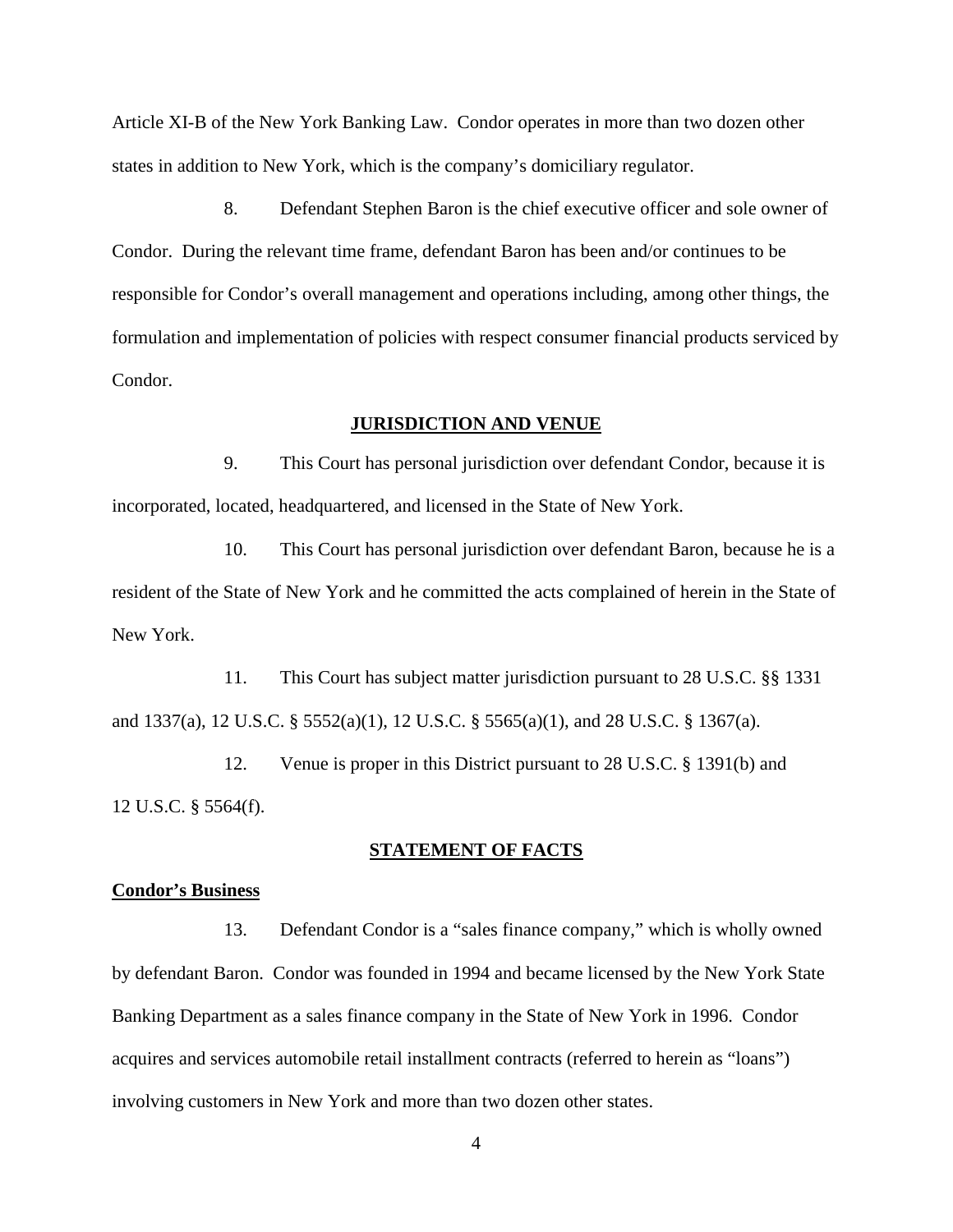assigns it to the selected lender or finance company. 14. Condor has agreements with automobile dealers whereby the dealers submit credit applications from potential automobile purchasers to one or more possible lenders or finance companies, such as Condor. Condor provides a quotation for the terms of the requested loan – including the interest rate, fees, and term. The dealer then makes the loan and

15. Once Condor acquires a loan from a dealer, it sends monthly statements to the customer, receives and applies the customer's payments to the outstanding balance, and takes action to collect on the loan if the customer becomes delinquent or defaults. Condor also may charge the customer various fees if a payment is late or the loan becomes delinquent, and may collect on the loan through legal or repossession action.

16. Condor's customers are "subprime" or "non-prime," meaning that they have inadequate credit or resources to borrow from a "prime" or "near-prime" lender or otherwise have a high risk of non-payment. Subprime customers are particularly vulnerable to harm from unsound lending and business practices because of their precarious economic circumstances.

17. According to Condor's most recent annual report to the Department, at the end of 2013, Condor held more than 7,000 loans to New York State residents, with total outstanding balances of more than \$97 million. Condor's 2013 loan portfolio contained aggregate outstanding loans of more than \$300 million nationwide.

 18. For the year ended December 31, 2013, Condor reported net after-tax income of approximately \$7 million on operating income of approximately \$68.7 million.

### **The Department's Examination Programs**

 19. Condor is licensed by the Department and subject to routine "safety and soundness" examinations, which are conducted by the Department's Licensed Financial Services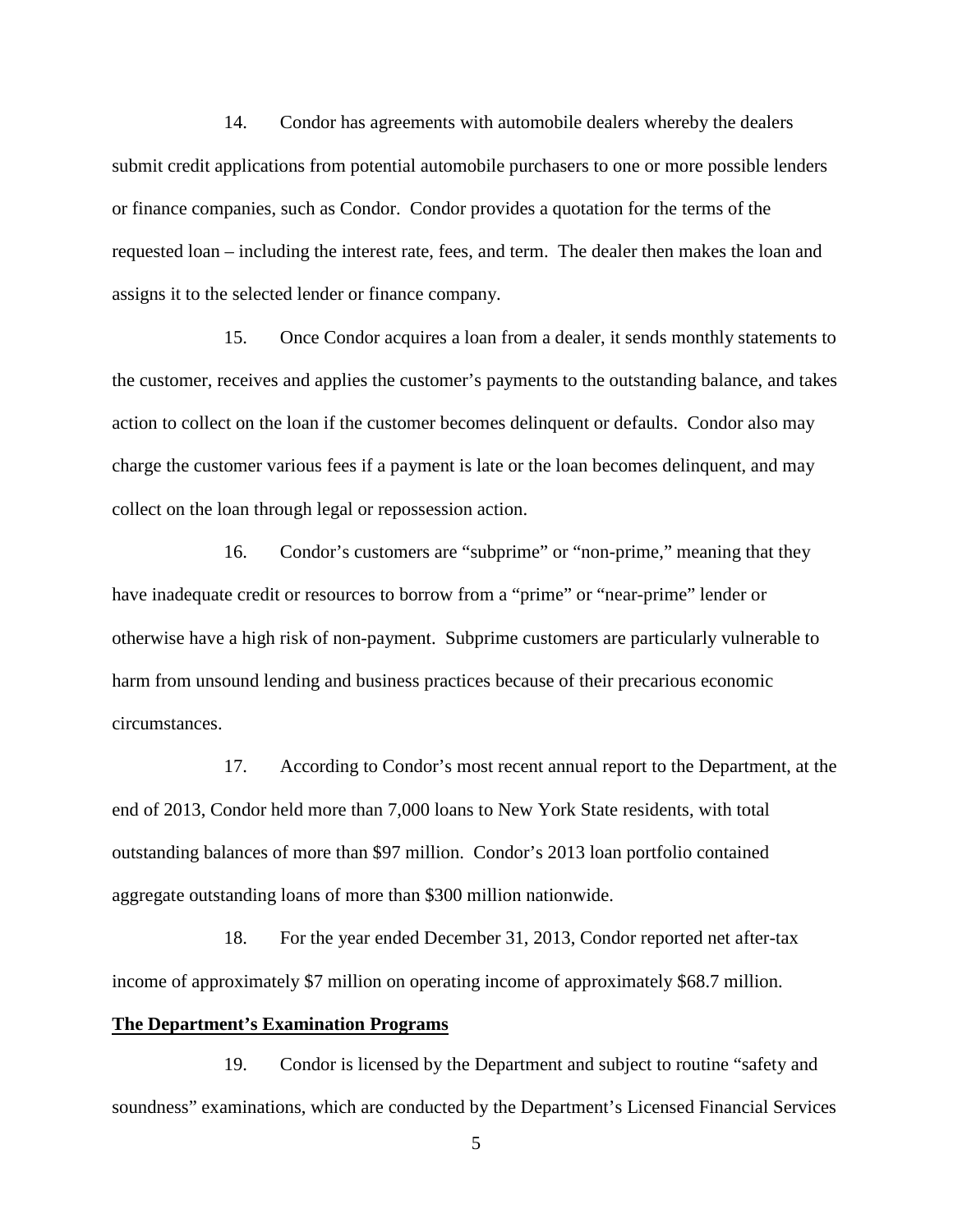("LFS") unit approximately every three years, as well as additional examinations where the Department believes it is necessary.

20. Condor was subject to routine safety and soundness examinations in 2007 and 2010. A routine safety and soundness examination was commenced in January 2014 and is ongoing.

 internal controls and audit ("I"), legal and regulatory compliance ("L"), management systems 21. LFS conducts safety and soundness examinations using what is known as the "FILMS" system, which provides for an assessment of a licensee's financial condition ("F"), ("M"), and computer systems and information technology ("S"). The Banking Department (the Department's predecessor) instituted the FILMS system in 2006.

#### **The November 2013 and January 2014 Examinations**

22. In November 2013, the Department received information indicating possible longstanding wrongdoing by Condor, including allegations that Condor may have stolen and concealed the theft of millions of dollars of its customers' funds and seriously compromised the safety and security of customers' personally identifiable information. The following week, the Department conducted an unscheduled special examination of Condor. Examiners from both LFS and the Department's Consumer Examinations Unit ("CEU") spent two days on-site at Condor's headquarters, collecting documents, including approximately 200 loan files, and meeting with Condor's management.

 three weeks on-site at Condor's offices, conducting the triennial safety and soundness 23. In January 2014, examiners from the Department spent approximately examination.

24. These examinations confirmed that the same very serious problems identified by the Department in prior examinations of Condor continue to persist, and that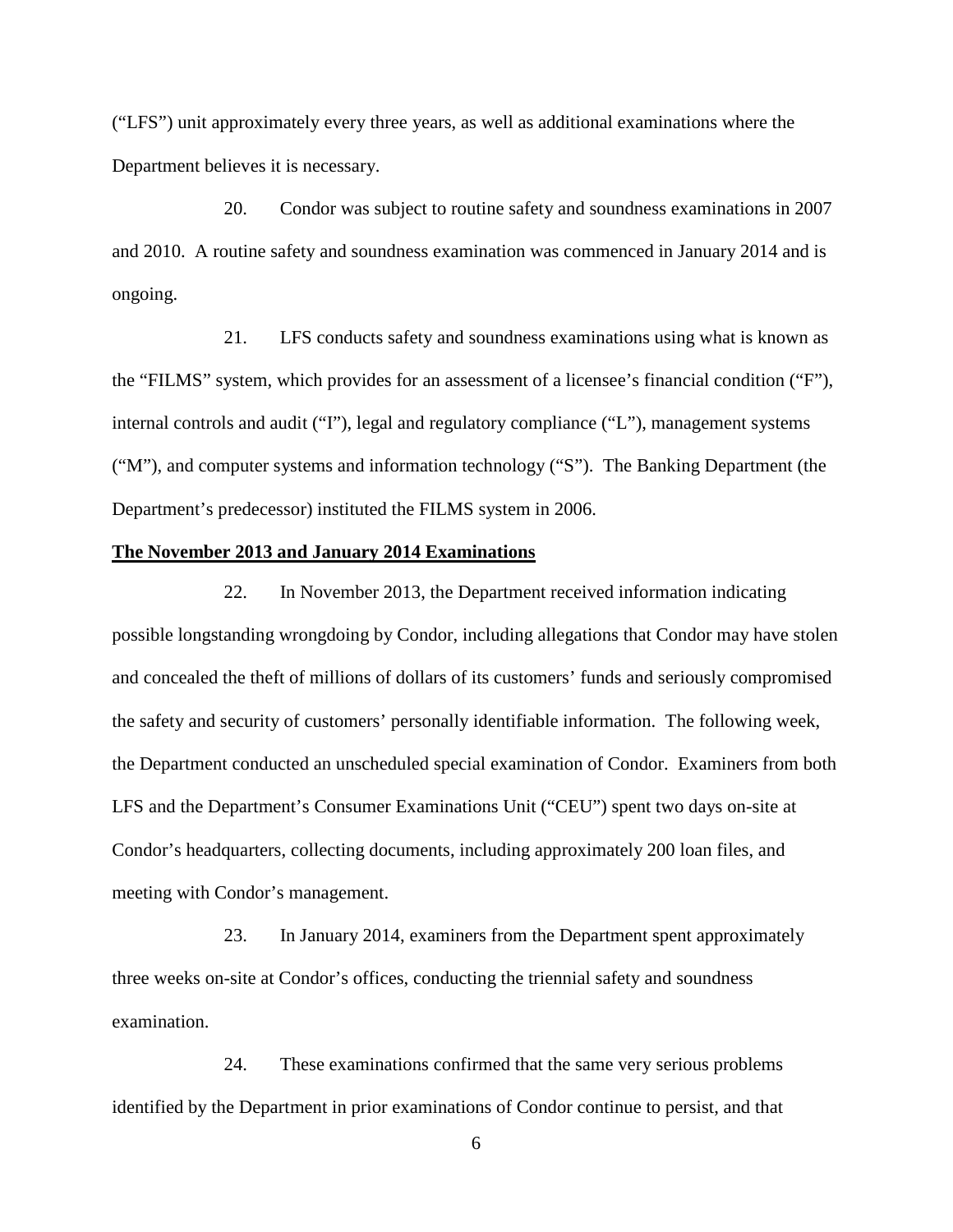Condor has been engaging in far more serious and abusive wrongdoing, including theft of its customers' funds and reckless endangerment of customers' personally identifiable information.

 handling, payment processing, assessment of fees and charges, account reconciliations, corporate 25. Condor continues to lack any documented policies and procedures for virtually all of its operations, including dealer selection, loan application processing, mail accounting, regulatory reporting, training, information technology ("IT") systems, and disaster recovery/business continuity. Condor also has no systematic plans or programs to assess or monitor compliance with fair lending, fair debt collection practices, or data-security laws and other applicable consumer protection laws. Condor also has no internal audit function, segregation of duties, or other basic accounting controls. As a result of Condor's complete lack of policies, procedures, and controls, opportunities for fraud, manipulation, and error abound.

26. Condor's IT systems are operated in an equally casual and undocumented fashion. There is no disaster recovery plan, no business continuity plan, no "penetration" testing of Condor's website to ensure that customer data cannot be compromised or stolen, no tracking of modifications to Condor's proprietary IT software applications, and no documentation of or controls on how data is transferred between those applications or from those applications to Condor's corporate books and records.

27. Moreover, the Department's recent on-site examinations have shown that Condor mishandles customer data and documents routinely and on a massive scale. Condor's website represents that:

> Condor Capital Corp. secures your personal information from unauthorized access, use or disclosure. Condor Capital Corp. secures the personally identifiable information you provide on computer servers in a controlled, secure environment, protected from unauthorized access, use or disclosure.

But nothing could be further from the truth.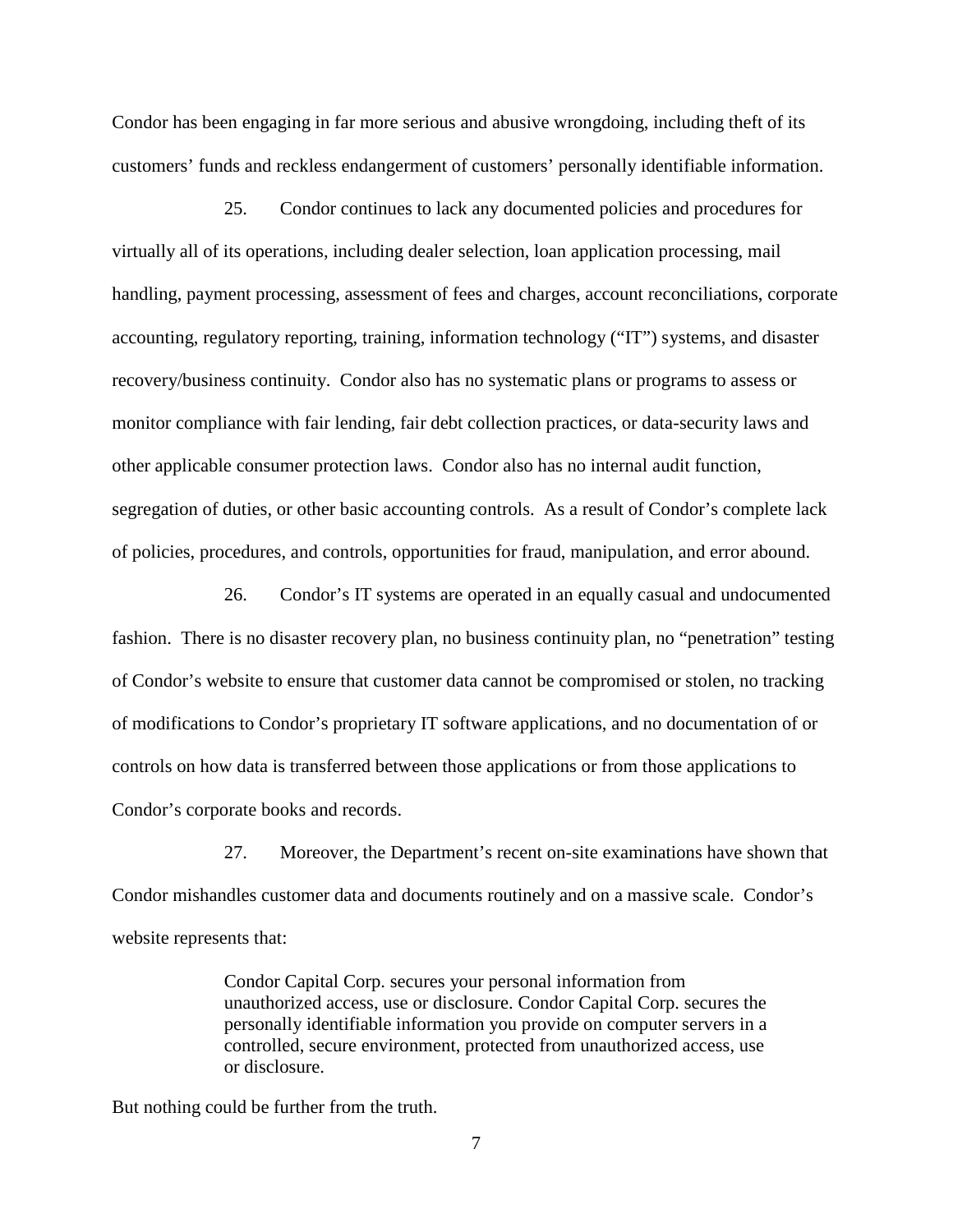against physical theft or improper use.) 28. Backup tapes containing customer data – including highly sensitive "personally identifiable information" – for the full 18-year period of Condor's operations are taken home each day by Condor Executive Vice President Todd Baron and stored there without encryption. (It is unknown whether any measures are taken by Todd Baron to secure the tapes

 information for personal references. 29. Even more alarming is Condor's mishandling of customers' hard-copy loan files, which are replete with the most sensitive and private personal and financial information. For example, a typical loan file contains personally identifiable information such as the customer's name, address, telephone numbers, Social Security number, bank account numbers, and a copy of his or her driver's license, as well as highly private and confidential information about the customer's income, expenses, savings, assets, debts, and contact

 customer documents and files never be left unattended on a desk (or anywhere else) and that all hard-copy files are piled openly around the offices for indefinite periods. Condor also stores thousands of customer hard-copy files in a garage attached to its Hauppauge offices, where files 30. Despite the obvious and well-known risks of data and identity theft, Condor fails to adhere to *the* most basic information security policy, known as a "clean desk" policy, which all businesses handling sensitive customer data must follow. It requires that customer documents and files be locked up when not in use. At Condor, however, customer are on open shelves or on the floor, many of them in open boxes or bins.

 31. Given Condor's dangerous data- and document-handling practices as well as the fact that its employees informed the examiners at the Department's recent examinations that Condor has purchased an office building in Florida and intends to relocate its offices there,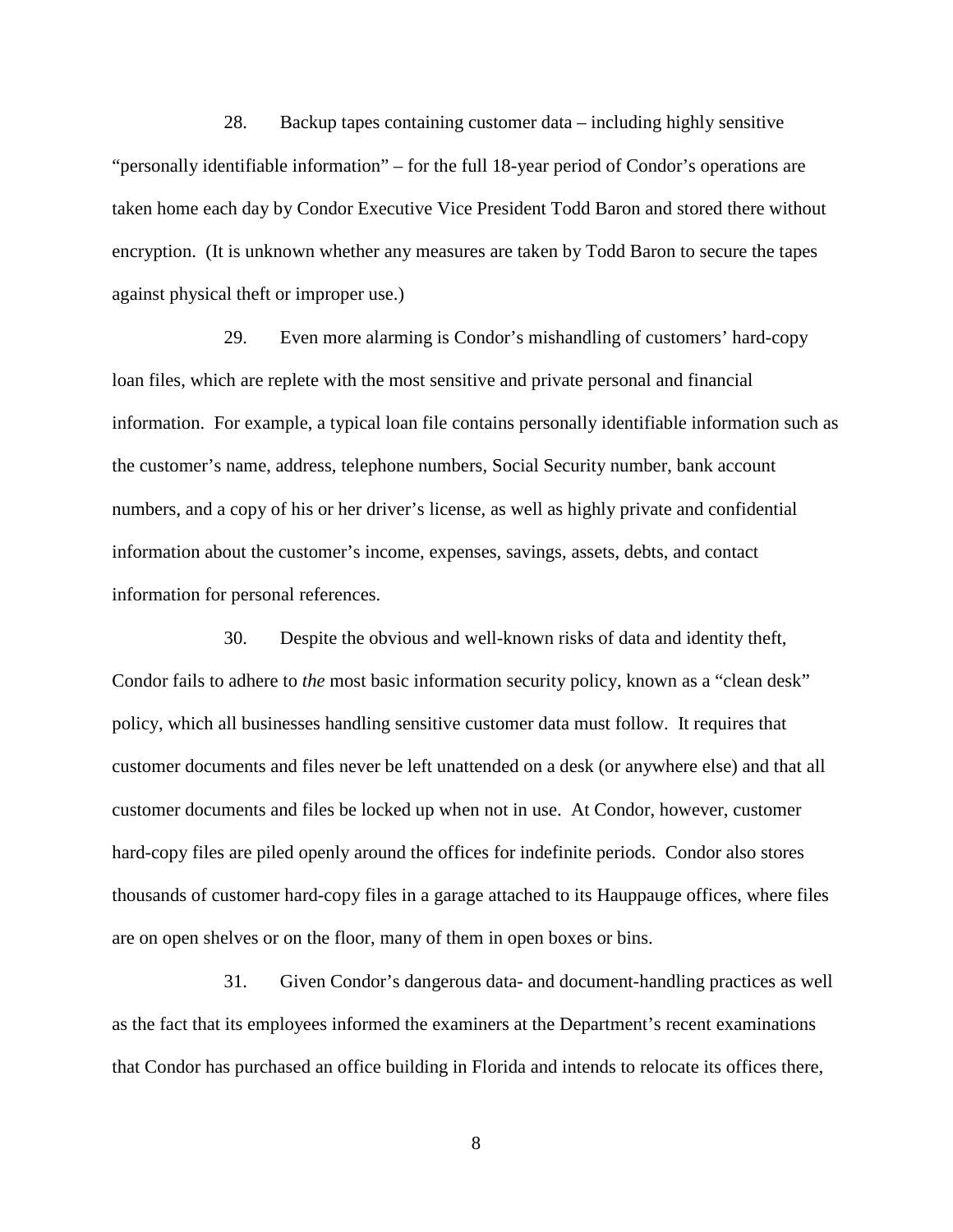the Department has serious concerns that Condor may destroy or lose data or documents, and there is an unreasonably high risk that Condor's customers may be exposed to data breaches or identity theft and other serious consequences.

32. The Department's November 2013 and January 2014 examinations of Condor, together with the results of prior examinations, demonstrate the persistent refusal and failure of Condor and its owner Baron to implement even the most basic policies, procedures and controls necessary to manage a \$300 million, state-licensed lending institution.

 responded by protesting that "this audit criticizes the existence of a small lending business," and "if you are going to allow a small business to hold a lending license you cannot put upon [sic] economic inefficiencies that preclude its existence." While pleading poverty as an excuse for not make multi-million-dollar undocumented "loans" to defendant Baron and his affiliates. 33. Condor's mismanagement is demonstrably willful and contumacious. Each time the Department has communicated its examination findings to Condor, Condor has responded by rejecting virtually all of those findings and ignoring and refusing to comply with the Department's repeated, written directives to institute proper policies, procedures, and controls. Condor's excuse for its admitted non-compliance has been largely economic: After a 2007 Banking Department examination identified multiple serious problems at Condor, it asking "Are you intentionally discriminating against a small business?" Condor also wrote that complying with the Department's directives, Condor nevertheless has found ample funds to Condor's cost-benefit analysis speaks for itself – there has been a conscious decision to enrich defendant Baron at the expense of Condor's customers and in flagrant disregard of the law.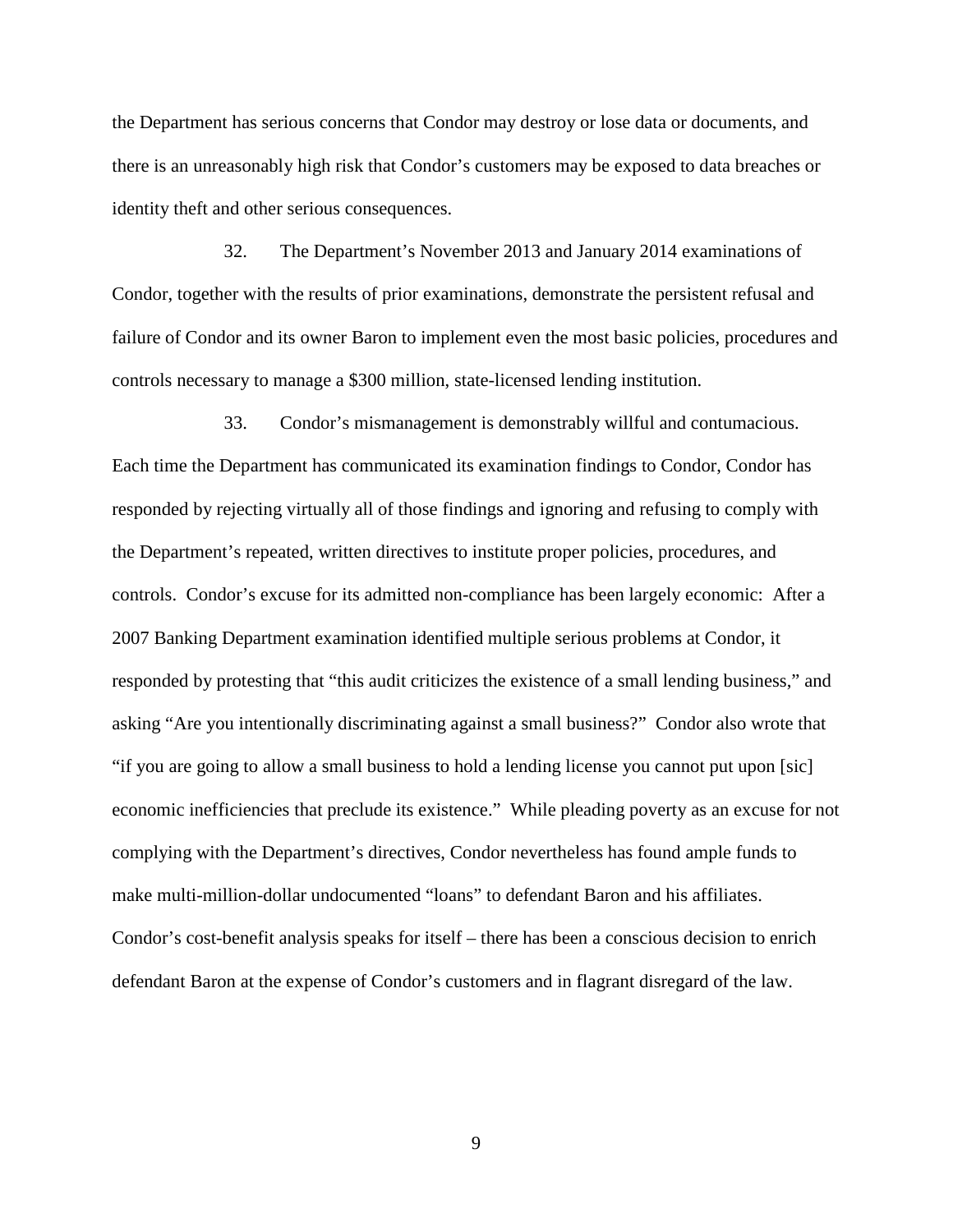#### **Condor's Abusive Conduct Toward Its Customers**

 Financial Protection Bureau, the Federal Trade Commission, and the Better Business Bureau customers, including with respect to accounts that are current. Other customers have alleged that 34. Condor's mismanagement infects its dealings with its customers, as demonstrated by numerous customer complaints filed with Department, the federal Consumer regarding Condor's collection and credit reporting practices. Many of these complaints relate to Condor's reliance on false and inaccurate information. For example, multiple customers have alleged that Condor has harassed and threatened customers and friends and relatives of Condor has reported inaccurate information to credit agencies, imposed fees or late charges where none are appropriate, or has failed to properly apply payments to loan balances. Still other complainants – including complainants that are not Condor customers – have alleged that Condor has made unauthorized charges to their credit cards or unauthorized debits from their bank accounts.

### **Condor's Theft of Its Customers' Positive Credit Balances**

35. Most egregiously, Condor's lack of required policies, procedures, and controls, has, until very recently, made it possible for Condor to conceal from both the Department and Condor's customers that it has systematically hidden from its customers the fact that they have refundable positive credit balances and then failed to refund those balances unless specifically requested.

 36. A positive credit balance is simply money owed by Condor to a customer car may be destroyed (or "totaled"), and the insurance proceeds might exceed the outstanding as a result of an overpayment of the customer's account, and it can come about in several different ways. For example, a customer might pay more than the outstanding loan balance, a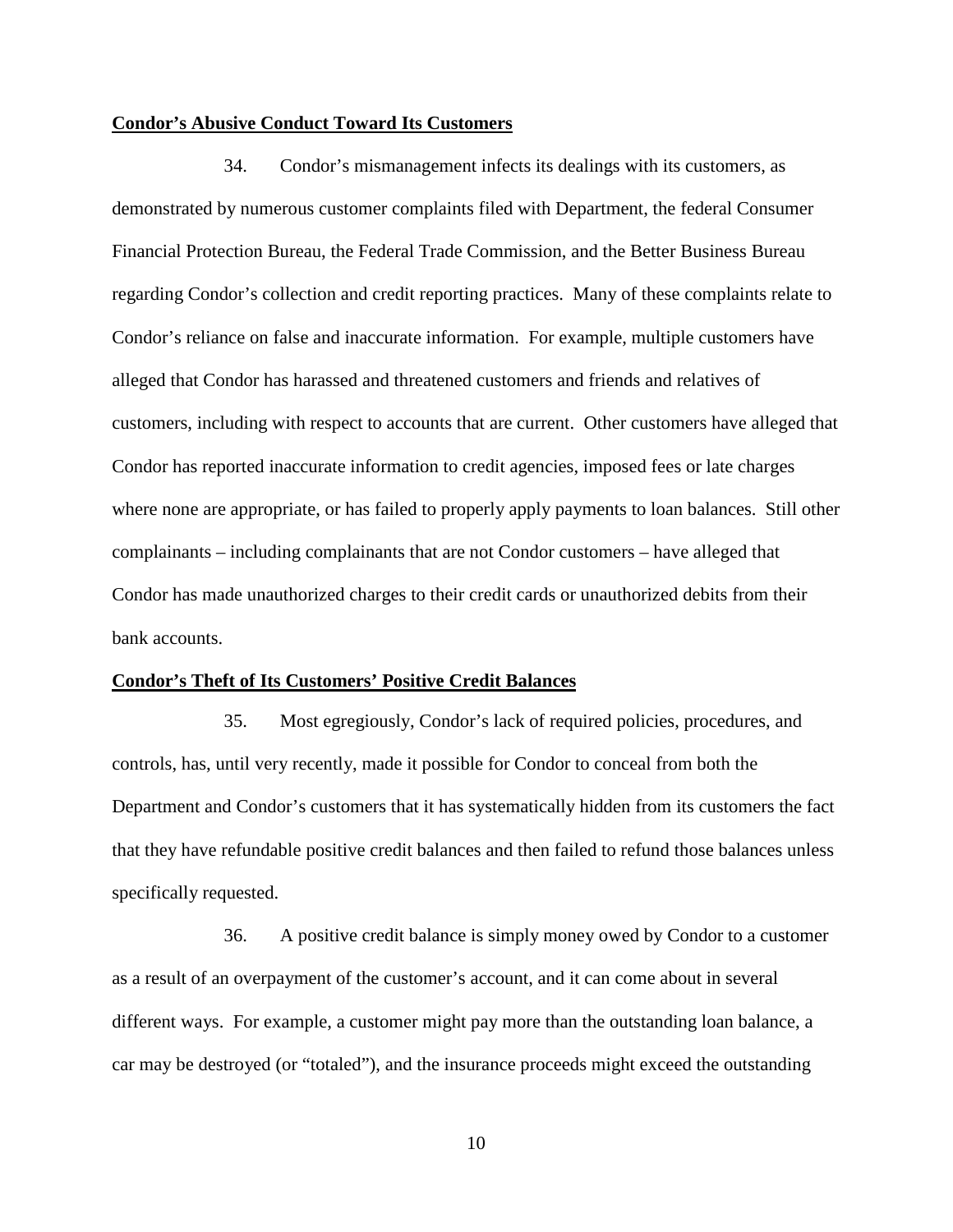loan balance, or a customer might trade in the car that is the subject of the loan and receive a credit greater than the outstanding balance.

 37. Rather than notifying customers of positive credit balances and promptly to refund them except when expressly requested by a customer. Condor has ensured that such paying them refunds, Condor has for years knowingly and systematically hidden the existence of the positive credit balances and retained them for itself, and has maintained a policy of refusing requests will occur rarely, if ever, by actively concealing the existence of positive credit balances to prevent customers from detecting them and requesting refunds.

### *Condor Deliberately Programs Its Website to Conceal Its Theft*

 positive credit balance, or request a refund. 38. Condor's website contains a portal that allows customers to log in, view the status of their loan accounts, and make payments. Condor has deceptively programmed its website so that a customer's account for a loan that has been paid in full is removed from the website immediately upon repayment – even if the account has a positive credit balance due to the customer. This makes it impossible for a customer to view the account thereafter, detect any

### *Condor's False and Misleading Unclaimed Property Reports Further Conceal Its Wrongdoing*

 positive credit balances by filing false and misleading "negative" unclaimed property reports 39. Condor also has actively impeded its customers' ability to detect their with the New York State Comptroller's office.

40. Pursuant to the New York Abandoned Property Law, Condor is, like many New York businesses, required to submit an annual report to the New York State Comptroller's Office of Unclaimed Funds identifying unclaimed property belonging to New York residents as well as residents of other states, to take certain steps to return unclaimed property to its rightful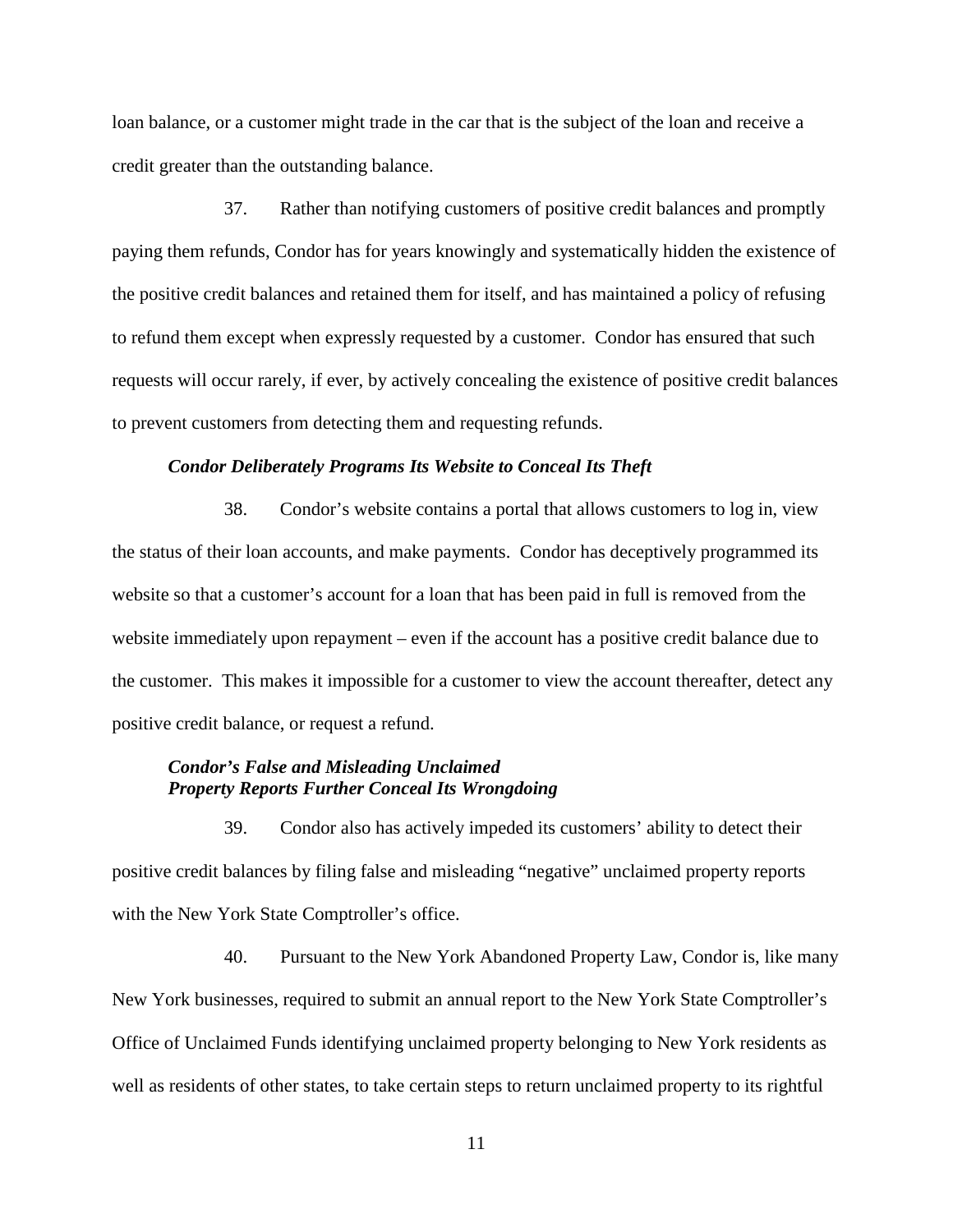unclaimed property within the meaning of the Abandoned Property Law. owner, and, after a "dormancy" period, to turn such property over to the State of New York. Unclaimed and unrefunded positive credit balances belonging to Condor's customers constitute

 41. Until April 2011, a business that had no unclaimed property was required reports were to be submitted to the Comptroller with a certification by a duly authorized officer abandoned property held by, or owing by, this organization." In addition, Abandoned Property provisions of this chapter shall be perjury and punishable as such according to law." to file a report with the Comptroller so stating, which was known as a "negative" report. These of the entity making the report stating under oath that it "is a true and complete statement of all Law Section 1413 states that "The making of a willful false oath in any report required under the

42. In April 2011, the Abandoned Property Law was amended such that no negative report is required if no unclaimed property is held; reports now need to be filed only by businesses that do hold unclaimed property. A company's non-filing of an unclaimed property report thus constitutes a representation to the Comptroller that the company has no unclaimed property.

 balances, Condor has consistently filed false and misleading negative unclaimed property reports 43. Despite the known existence of unrefunded and unclaimed positive credit with the Comptroller and, after April 2011, has filed *no* reports – thus falsely representing to the New York State Comptroller that Condor has no unclaimed property.

44. Condor's deceptive failure to report customers' positive credit balances as unclaimed property has blocked yet another avenue for Condor's customers to detect the existence of such balances and Condor's refusal to refund them.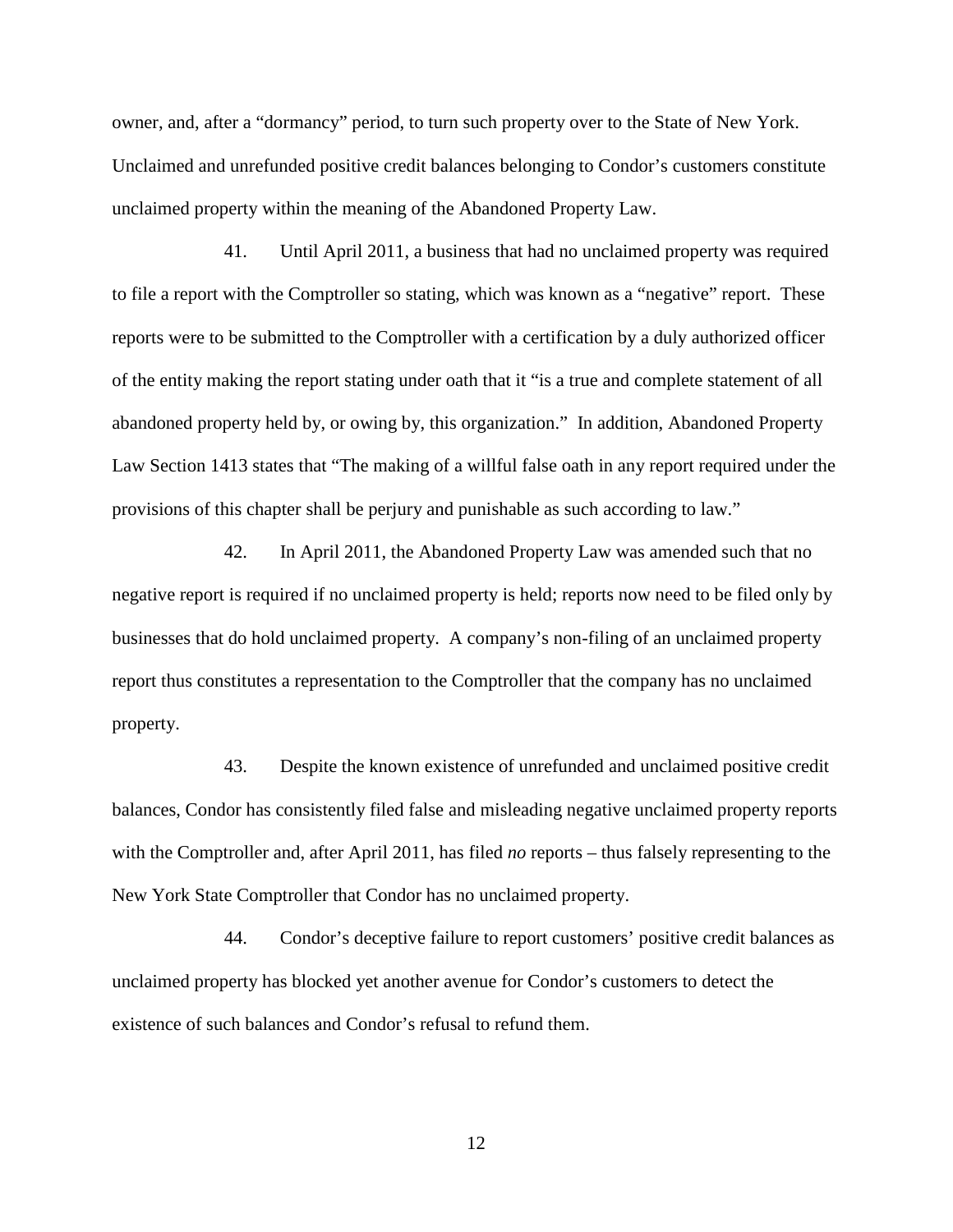### *Condor's Admissions of Wrongdoing*

45. Condor has admitted both orally and in writing that it has concealed and refused to refund customers' positive credit balances.

46. During the January 2014 examination, Condor's controller told one of the Department's examiners that it was Condor's "policy" (which, like Condor's other policies and procedures, was not written down) not to refund a customer's positive credit balance unless he or she specifically requested it. The controller also told the Department's examiner that Condor had been withholding refunds due to customers since Condor began operations as a sales finance company in 1996.

 of sampling the loan files LFS had collected from Condor during the November 2013 appear to have made any effort to pay refunds to customers outside New York. Thus, Condor's 47. Before the Department's most recent examinations, Condor had made no refunds of positive credit balances other than in response to direct customer requests (if any). Despite this "policy," in the course of the January 2014 examination, Condor's controller told the Department's examiners that Condor had begun to identify customer accounts with positive credit balances and make refunds. Condor sent the Department a list of 410 New York loans that were paid off during the period June 1, 2012 to December 10, 2013 and had positive credit balances, and represented that since the Department had begun making its inquiries, approximately \$41,000 in refunds had been sent to these 410 customers. However, in the course examination, examiners identified dozens of loans that had been paid off during the same period and had positive credit balances but did not appear on Condor's list. Moreover, Condor does not belated attempts to refund positive credit balances were woefully and materially underinclusive.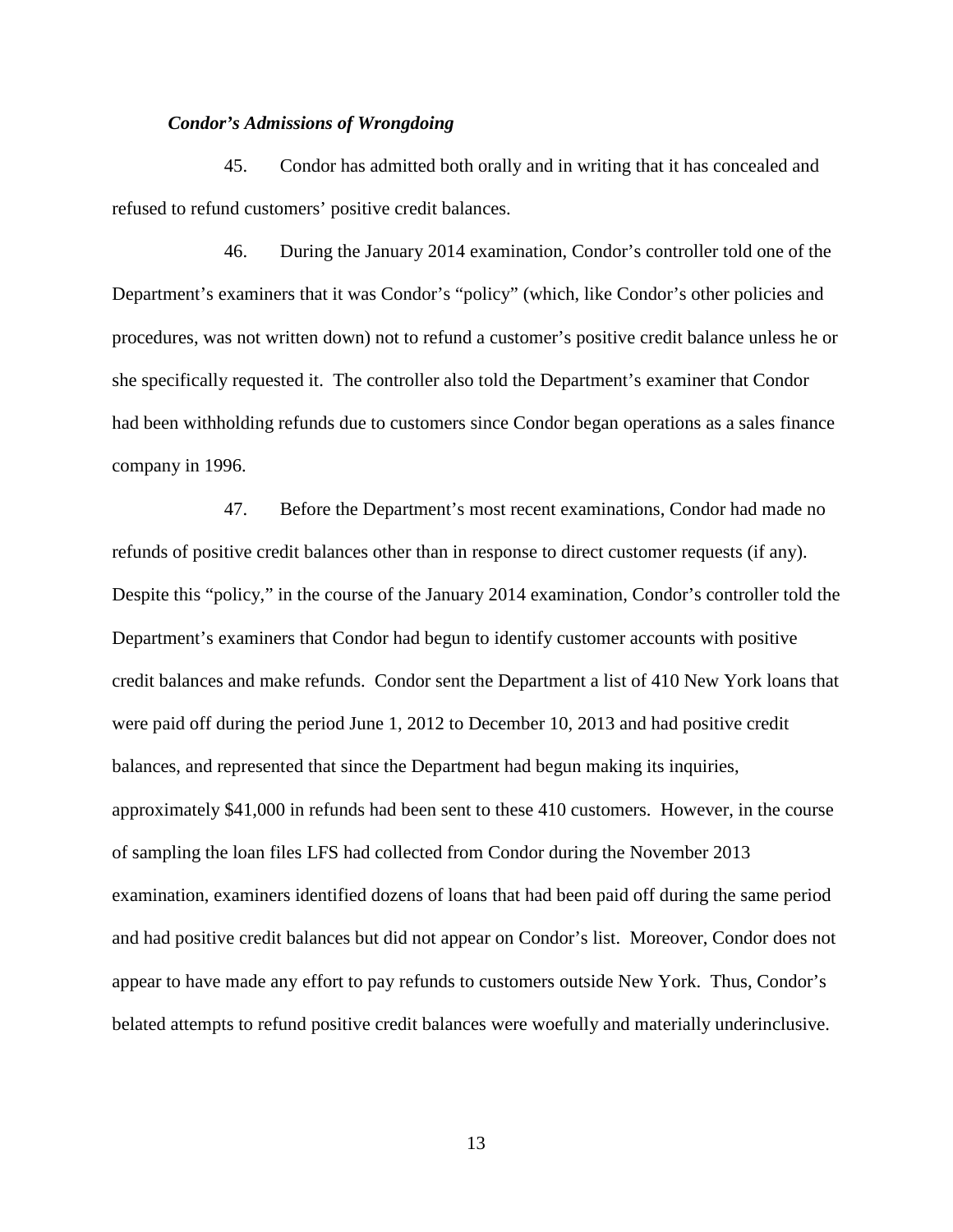48. The total amount of customers' positive credit balances that Condor has withheld and converted to its own use is not currently known, but the Department is informed and believes the amount to be in the millions of dollars.

### **CLAIMS FOR RELIEF**

# **Theft of Customer Funds COUNT I – VIOLATION OF DODD-FRANK Unfair, Deceptive, and Abusive Practices – (Against Condor only)**

49. Plaintiff repeats and realleges the allegations in paragraphs 1 through 48 of this Complaint as if fully set forth herein.

 5536(a)(1)(B), prohibit covered persons from engaging "in any unfair, deceptive, or abusive act 50. Sections 1031 and 1036(a)(1) of Dodd-Frank, 12 U.S.C. §§ 5531 and or practice."

51. Condor is a "covered person" and "service provider" within the meaning of Dodd-Frank, 12 U.S.C. § 5481(5), (6), and (26).

 customer's access to his or her loan account once the loan has been paid off, even if there is a 52. In connection with the offering and servicing of loans, Condor has falsely represented both to customers and to the Department – directly, indirectly, by omission, and by implication – that none of Condor's customers has a positive credit balance on a loan account and that Condor holds no unclaimed property of its customers, when in fact thousands of Condor customers have positive credit balances which Condor has maintained a "policy" of failing and refusing to refund, and instead has illegally retained and converted to its own use. In addition, Condor has actively concealed from its customers the existence of these positive credit balances by intentionally and deceptively programming its customer-facing web portal to shut down a positive credit balance due and owing to the customer, and by submitting to the New York State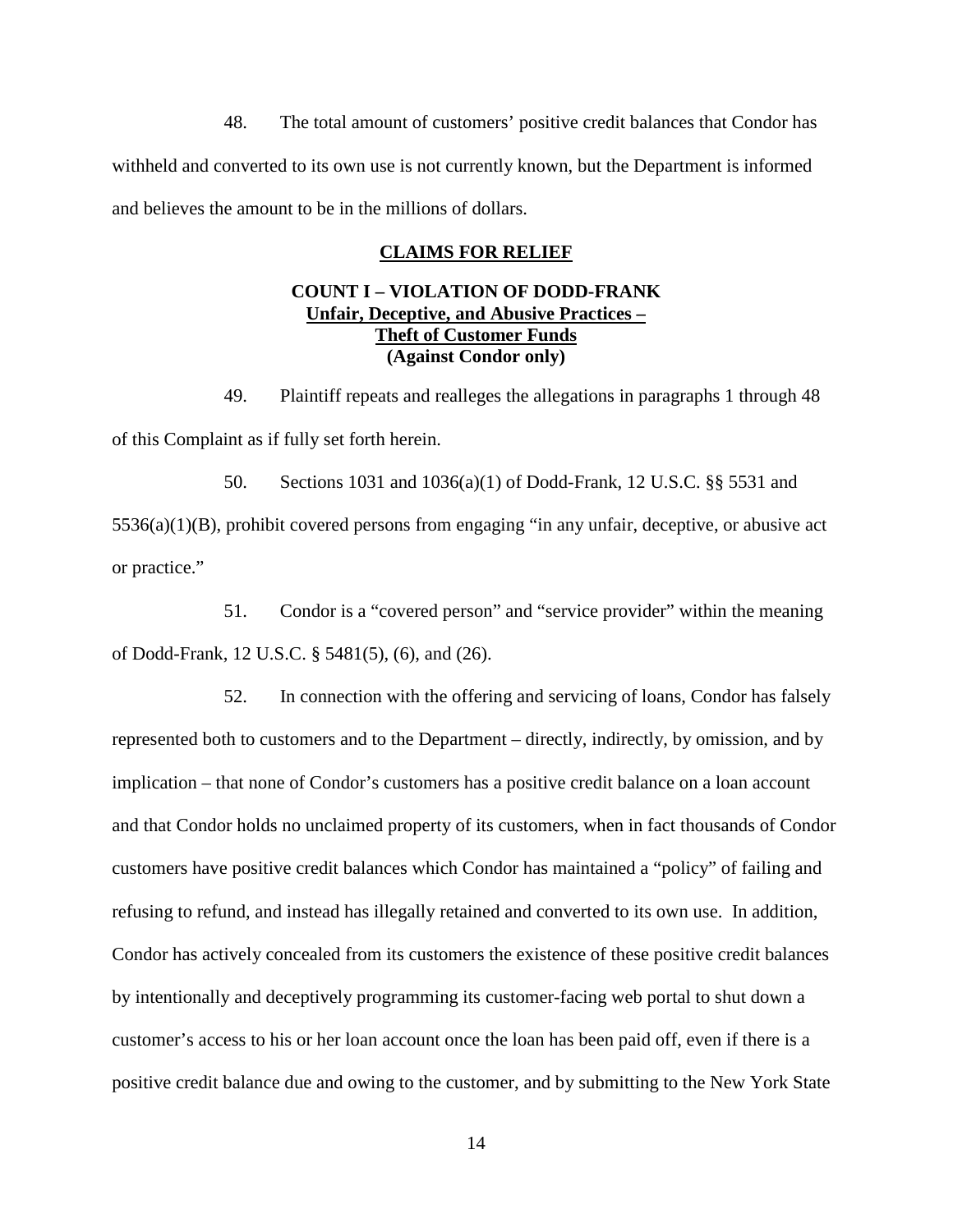Comptroller's Office false and misleading "negative" unclaimed property reports (and, more recently, no reports at all).

53. Condor's representations are false and misleading and these false and misleading representations and failure to report and return to customers their positive credit balances constitute unfair, deceptive, and/or abusive practices in violation of Sections 1031 and 1036 of Dodd-Frank, 12 U.S.C. §§ 5531, 5536.

# **COUNT II – VIOLATION OF DODD-FRANK Unfair, Deceptive, and Abusive Practices – Endangerment of Customer Data and Information (Against Condor only)**

54. Plaintiff repeats and realleges the allegations in paragraphs 1 through 53 of this Complaint as if fully set forth herein.

 5536(a)(1)(B), prohibit covered persons from engaging "in any unfair, deceptive, or abusive act 55. Sections 1031 and 1036(a)(1) of Dodd-Frank, 12 U.S.C. §§ 5531 and or practice."

56. Condor is a "covered person" and "service provider" within the meaning of Dodd-Frank, 12 U.S.C. § 5481(5), (6), and (26).

57. In numerous instances Condor has failed to employ reasonable and appropriate measures to protect the private and confidential personal and financial information of its customers.

58. Condor's actions have caused or are likely to cause substantial and irreparable injury to customers, who have no control over Condor's wrongful action and no means by which to avoid this harm. Condor's unreasonable mishandling of this private and confidential information has no countervailing benefits to consumers or competition.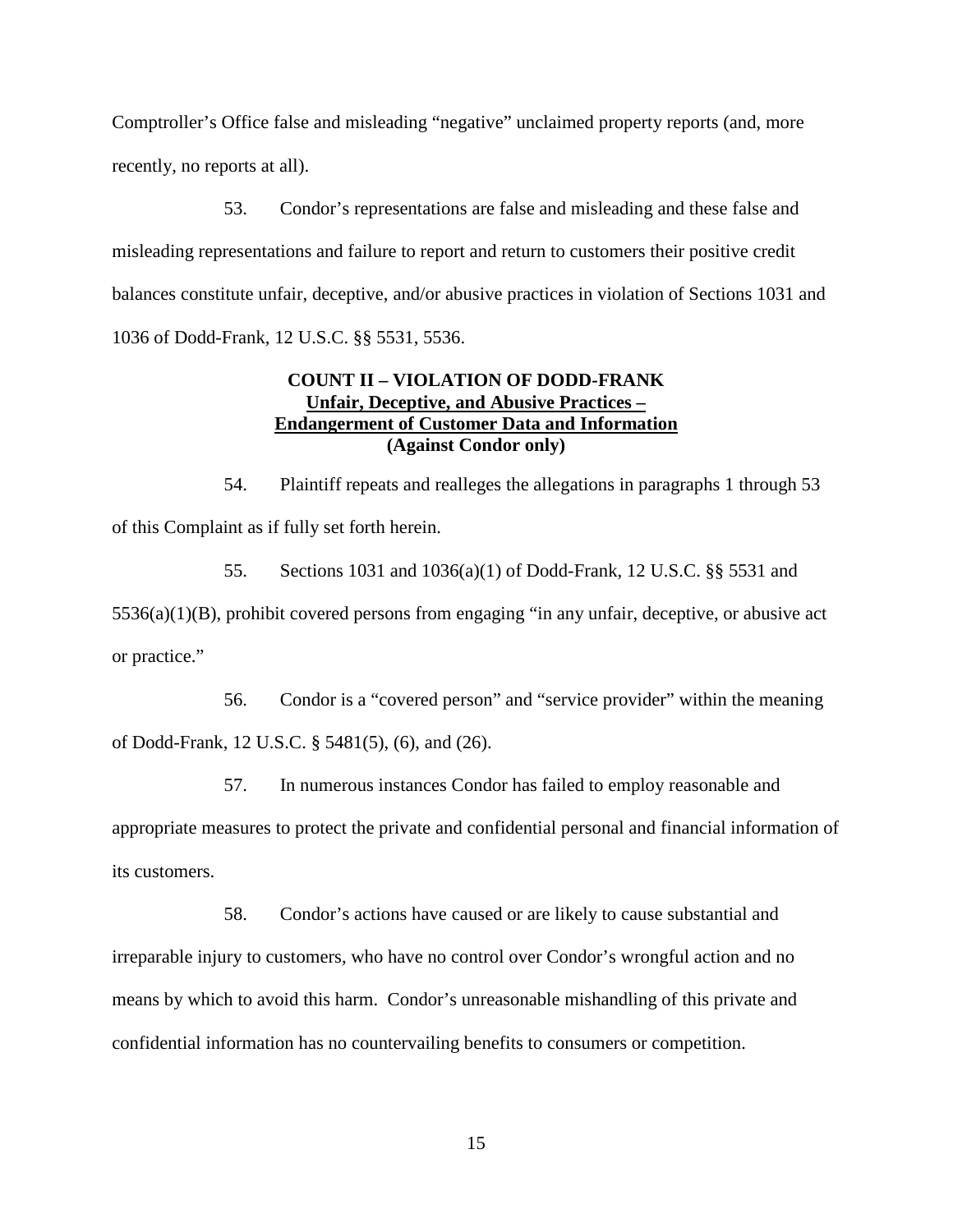59. In addition, Condor has repeatedly represented to its customers, directly or indirectly, expressly or by implication, in connection with servicing automobile loans and, more specifically, in connection with obtaining private and confidential financial and personal information from, and of, its customers that it has implemented reasonable and appropriate measures to protect that information against unauthorized access.

60. Contrary to these representations, Condor has not implemented reasonable and appropriate measures to protect private and confidential customer information against unauthorized access.

 private and confidential information, but failing to take the reasonable and necessary actions the security of their data was false and misleading) and (2) the reasonable reliance by its 61. By representing to its customers that it had taken measures to secure their and/or expend resources necessary to provide that protection, Condor has taken unreasonable advantage of (1) the inability of its customers to protect their own interests in selecting or using Condor's services (customers who would not be aware that Condor's representations concerning customers on Condor to act it their interests.

62. Condor's mishandling of confidential personal and financial information of its customers constitutes an unfair, deceptive, and abusive act or practice in violation of Sections 1031 and 1036(a)(1) of Dodd-Frank, 12 U.S.C. §§ 5531 and 5536(a)(1)(B).

# **Substantial Assistance of Unfair, Deceptive, and Abusive Practices – Theft of Customer Funds and Endangerment of Customer Data and Information COUNT III – VIOLATION OF DODD-FRANK (Against Baron only)**

63. Plaintiff repeats and realleges the allegations in paragraphs 1 through 62 of this Complaint as if fully set forth herein.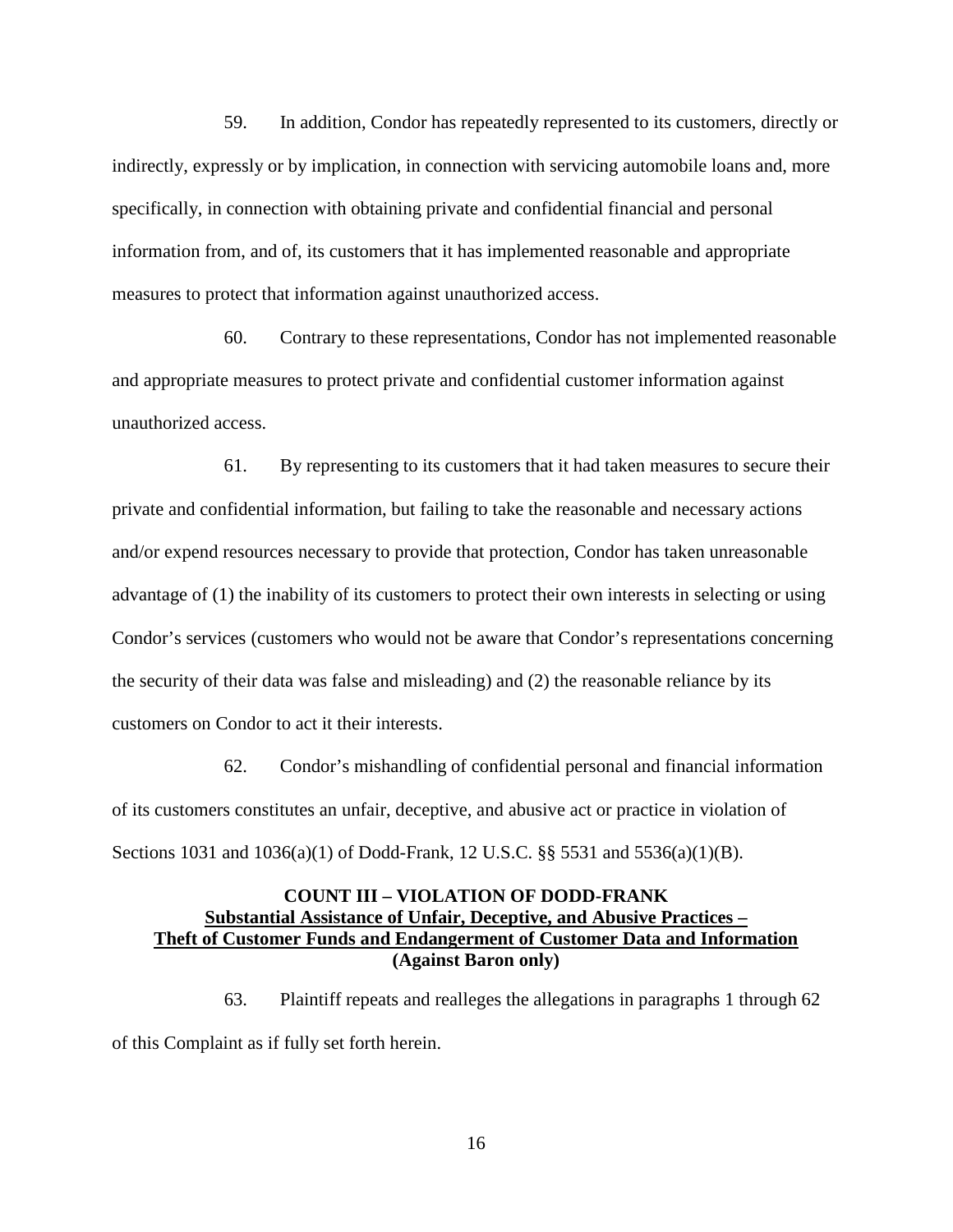64. Section 1036(a)(3) of Dodd-Frank, 12 U.S.C. § 5536(a)(3), prohibits any person from "knowingly or recklessly provid[ing] substantial assistance to a covered person or service provider in violation of the provisions of section 1031 . . . and notwithstanding any provision of [Dodd-Frank], the provider of such substantial assistance shall be deemed in violation of that section to the same extent as the person to whom such assistance is provided."

65. Condor is a "covered person" and "service provider" within the meaning of Dodd-Frank, 12 U.S.C. § 5481(5), (6), and (25). And, as set forth above, Condor has violated the provisions of section 1031 through its unfair, abusive, and deceptive practices causing injury to its consumers.

 its customers' confidential personal and financial information. 66. Defendant Baron, as the CEO and President of Condor, and, further, as the person responsible for oversight of Condor's operations and for setting and effectuating policies has caused Condor to adopt and to continue the "policy" of stealing, converting, and retaining for its positive credit balances belonging to its customers, and endangering the safety and security of

67. Furthermore, as the person responsible for the oversight of Condor's operations and for setting and effectuating policies, defendant Baron has caused Condor to fail to employ reasonable and appropriate measures to protect private and confidential financial and personal information of its customers and also to mislead customers to believe that such information has been protected by such measures.

68. Defendant Baron has thus violated Section 1036(a)(3) of Dodd-Frank, 12 U.S.C. § 5536(a)(3), by providing substantial assistance to Condor's violations of Section 1031 of Dodd-Frank, 12 U.S.C. § 5531.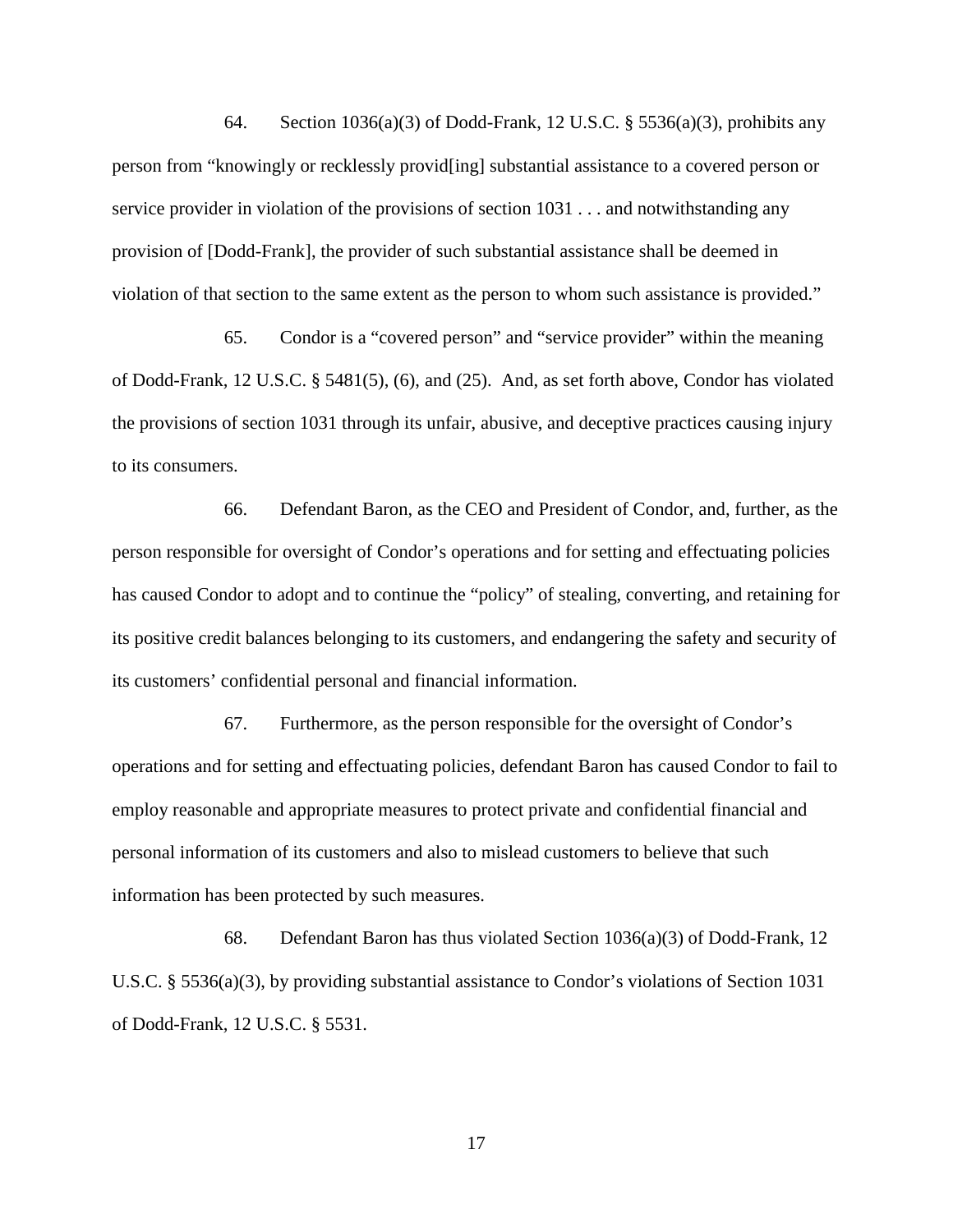# **COUNT IV– VIOLATION OF NEW YORK FINANCIAL SERVICES LAW AND BANKING LAW Misrepresentations in Connection with the Provision of a Financial Product or Service (Against Condor only)**

69. Plaintiff repeats and realleges the allegations in paragraphs 1 through 68 of this Complaint as if fully set forth herein.

 70. Pursuant to Section 309 of the New York Financial Services Law, this Financial Services Law, the Insurance Law, or the Banking Law. Court has the power to grant an injunction to restrain a threatened or likely violation of the

71. Section of 408 of the Financial Services Law makes it unlawful for any person to commit an intentional fraud or make an intentional misrepresentation of material fact with respect to a financial product or service.

72. Section 499 of the Banking Law makes it unlawful for any person to knowingly misstate or omit to disclose to the Superintendent any material fact where that person is lawfully required to disclose that fact to the Superintendent.

 Condor has maintained a "policy" of failing and refusing to refund, and instead has retained and converted to its own use. In addition, Condor has actively concealed from its customers the 73. As detailed above, in connection with the offering and servicing of consumer loans, Condor has falsely represented both to customers and to the Department – directly, indirectly, by omission, and by implication – that none of Condor's customers has a positive credit balance on a loan account and that Condor holds no unclaimed property of its customers, when in fact thousands of Condor customers have positive credit balances which existence of these positive credit balances by intentionally and deceptively programming its customer-facing web portal to shut down a customer's access to his or her loan account once the loan has been paid off, even if there is a positive credit balance due and owing to the customer,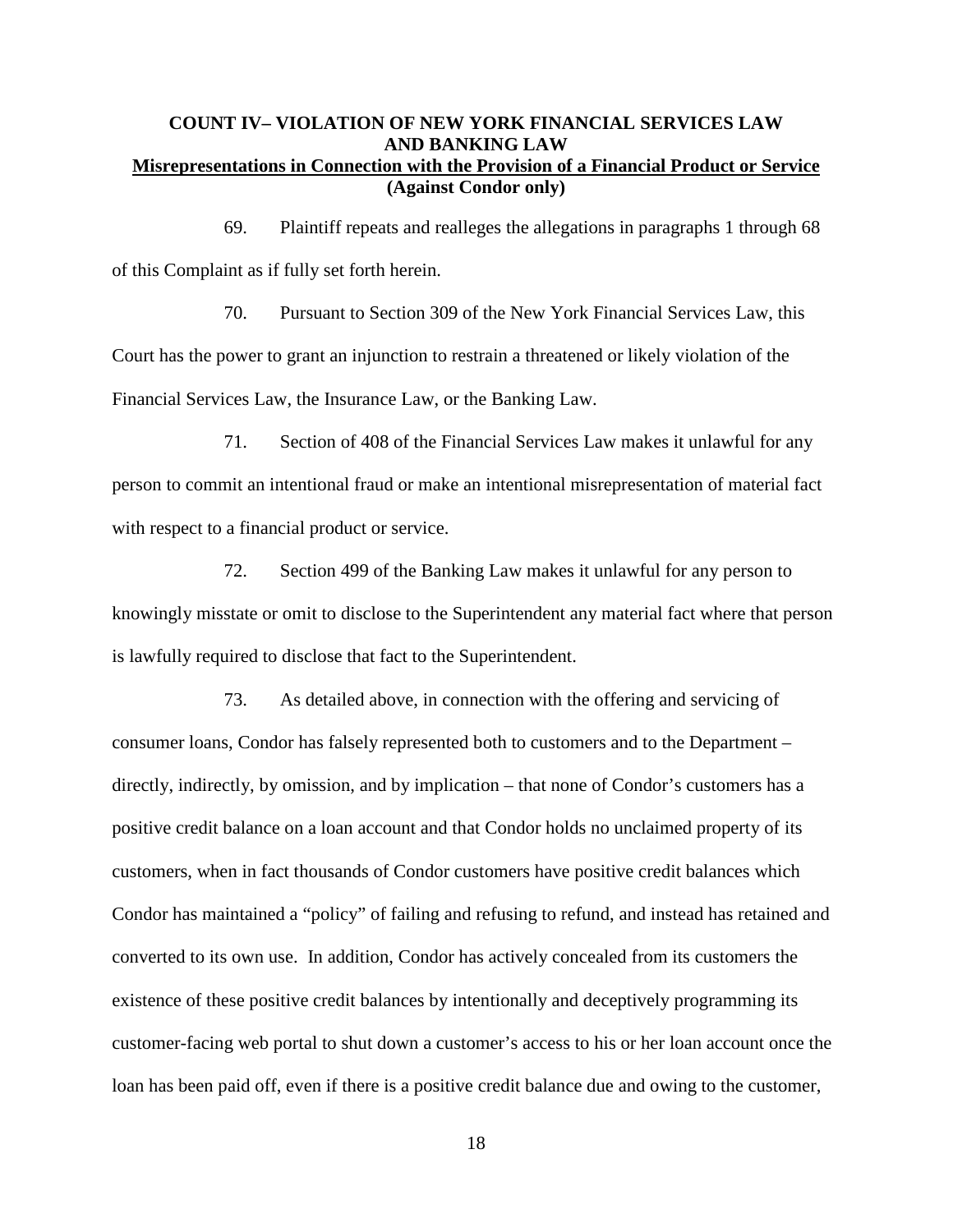and by submitting to the New York State Comptroller's Office false and misleading "negative" unclaimed property reports (and, more recently, no reports at all).

 to customers and the Department in violation of Section 408 of the Financial Services Law and Section 499 of the Banking Law. 74. These false and misleading representations constitute misrepresentations

## **THE COURT'S POWER TO GRANT EQUITABLE RELIEF**

 75. Dodd-Frank empowers this Court to grant all appropriate equitable relief including, without limitation, a preliminary or permanent injunction, rescission or reformation of contracts, the refund of moneys paid, restitution, disgorgement or compensation for unjust enrichment, monetary relief, and the appointment of a receiver, to prevent and remedy any violation of law enforced by the Department pursuant Dodd-Frank. 12 U.S.C.  $\S$  5565(a)(2).

 doing any act in violation of the Financial Services Law or the Banking Law. N.Y. Fin. Servs. 76. The Financial Services Law further empowers this Court to grant temporary and preliminary injunctive relief "upon terms as may be just" to restrain persons from Law § 309.

77. Dodd-Frank further empowers this Court to award the Department the costs it incurs in connection with prosecuting this action.  $12 \text{ U.S.C. }$  § 5565(b).

WHEREFORE, plaintiff demands judgment as follows:

 pendency of this action, and to preserve the possibility of effective relief, including but not A. Pursuant to Section 1055 of Dodd-Frank, 12 U.S.C. § 5565, Section 309 of the Financial Services Law, and this Court's own equitable powers, granting such preliminary injunctive relief as may be necessary to avert the likelihood of consumer injury during the limited to an *ex parte* temporary restraining order and a preliminary injunction, including the following: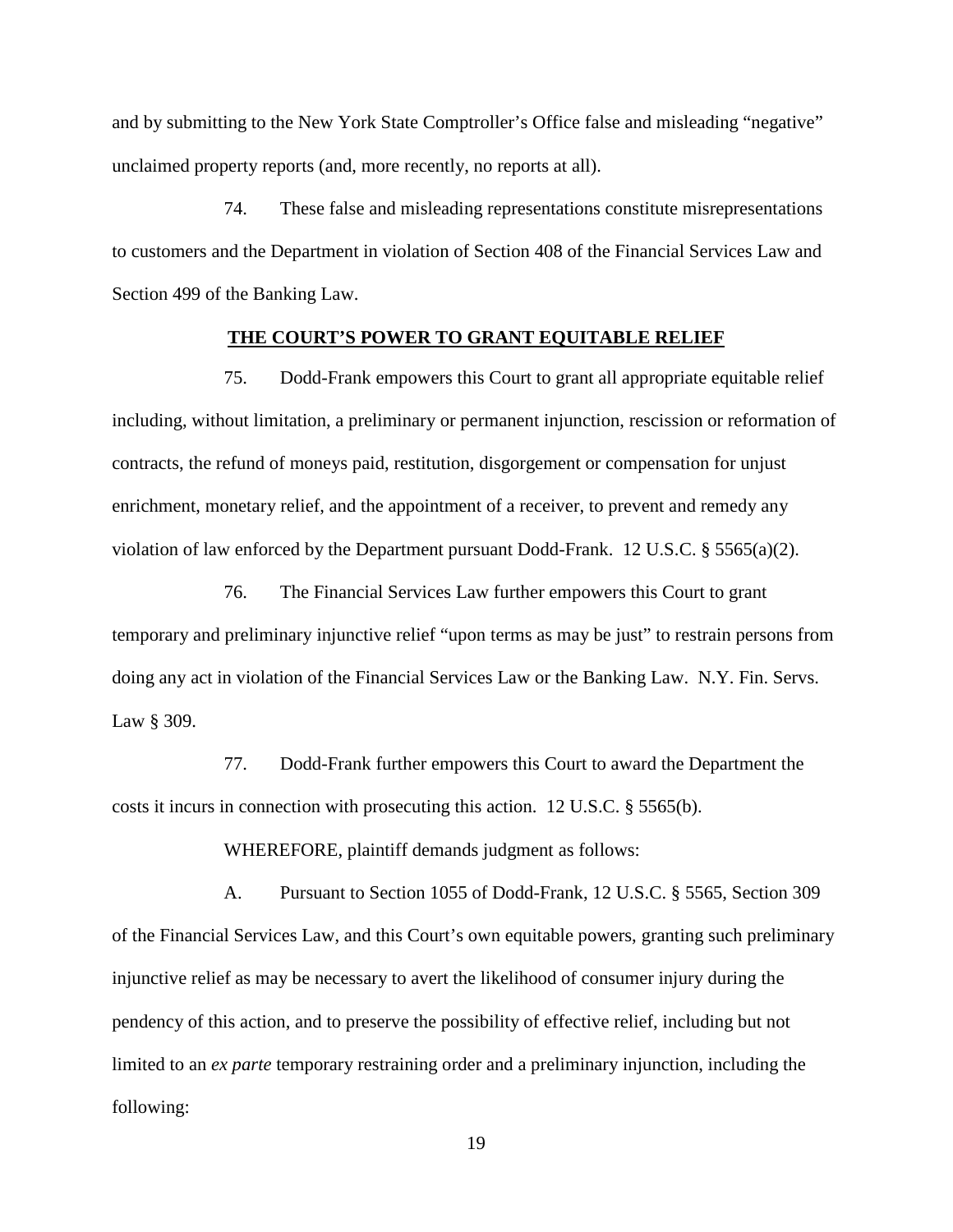- 1. Prohibiting Condor from acquiring, quoting, or entering into new or amended sales finance contracts with any person;
- dissipating any assets of Condor; 2. Prohibiting Defendants from using, accessing, transferring, or
- 3. Prohibiting Defendants from removing, altering, or destroying any documents associated with, or related to, Condor's business; and
- 4. Prohibiting Defendants from moving Condor's headquarters out of New York State;

 to do the following (including without limitation through the retention of appropriate B. Pursuant to Section 1055 of Dodd-Frank, 12 U.S.C. § 5565, Federal Rule of Civil Procedure 66, and this Court's equitable powers, the appointment of an equity receiver professionals) with such Receiver's reasonable compensation and expenses to be paid by Condor:

- 1. Take custody and control of Condor's books and records, information systems, mail, premises, and accounts;
- pendency of this action; 2. Operate Condor's business in a lawful and safe manner, including without limitation to accept and process payments from customers, collect loans, and respond to requests for information during the
- applicable laws and regulations; 3. Take all necessary steps to ensure Condor's compliance with applicable laws and regulations;<br>  $20$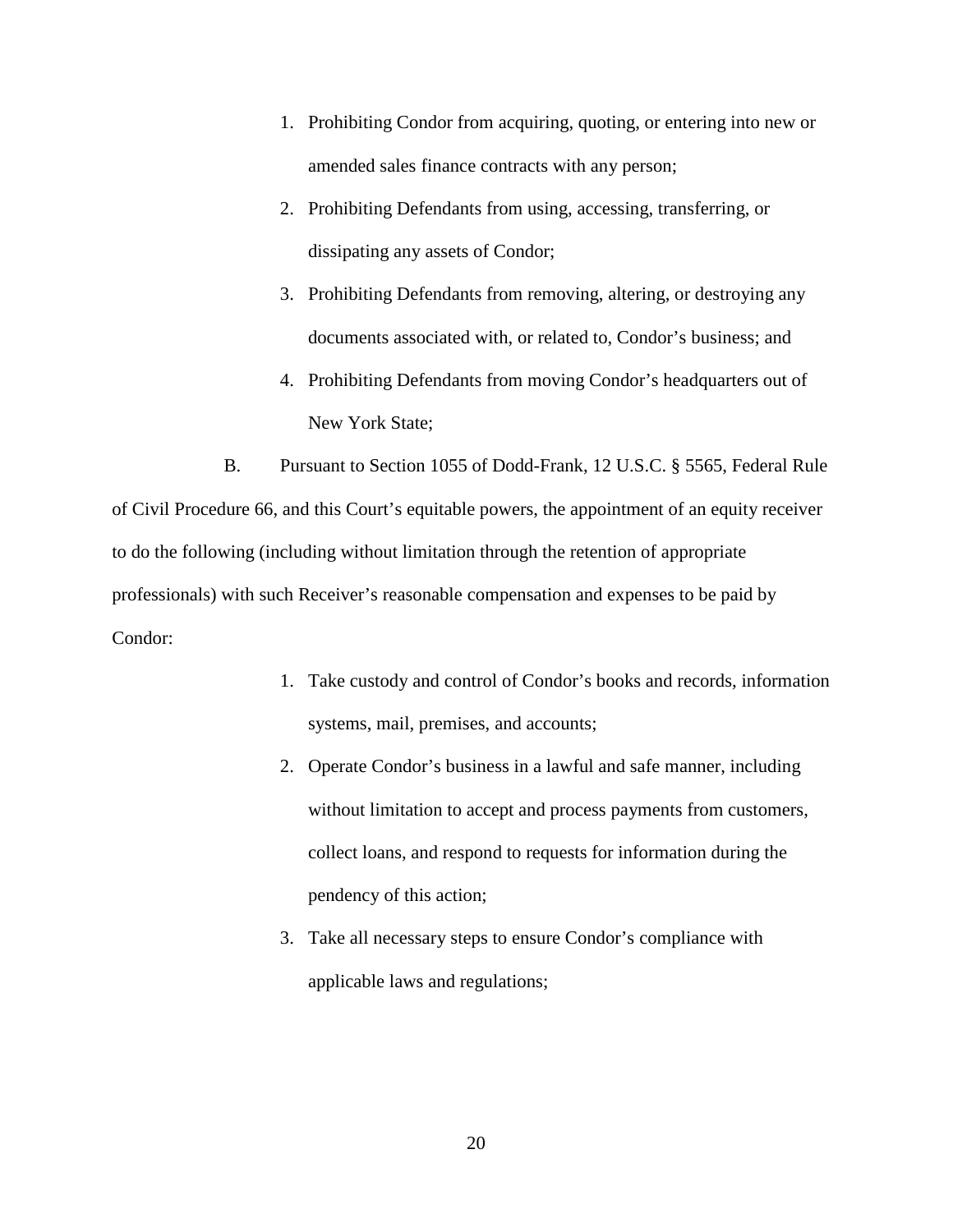- 4. Take all necessary steps to safeguard confidential customer information and other private and confidential information, whether maintained in electronic form or otherwise;
- 5. Conduct a financial audit of Condor's books and records and report to the Department thereon; and
- Department thereon; 6. Conduct an audit of Condor's information systems and report to the

C. Pursuant to Section 1055 of Dodd-Frank, 12 U.S.C. § 5565, Section 309 of the Financial Services Law, and this Court's own equitable powers, granting a permanent injunction including the following:

- amended sales finance contracts with any person; and 1. Prohibiting Condor from acquiring, quoting, or entering into new or
- 2. Directing Condor to refund all positive credit balances in an amount greater than one dollar (\$1.00) that are due and owing to Condor's customers, and, to the extent Condor has insufficient funds to do so, directing Baron immediately to provide funds to Condor sufficient to permit it to do so;
- Law, Section 499 of the New York Banking Law, state and federal fair 3. Directing Condor to comply with and forever cease violations of applicable laws and regulations, including without limitation Sections 1031 and 1036(a)(1) of Dodd-Frank, 12 U.S.C. §§ 5531 and 5536(a)(1)(B), Section of 408 of the New York Financial Services lending laws, state and federal data protection and privacy laws, state